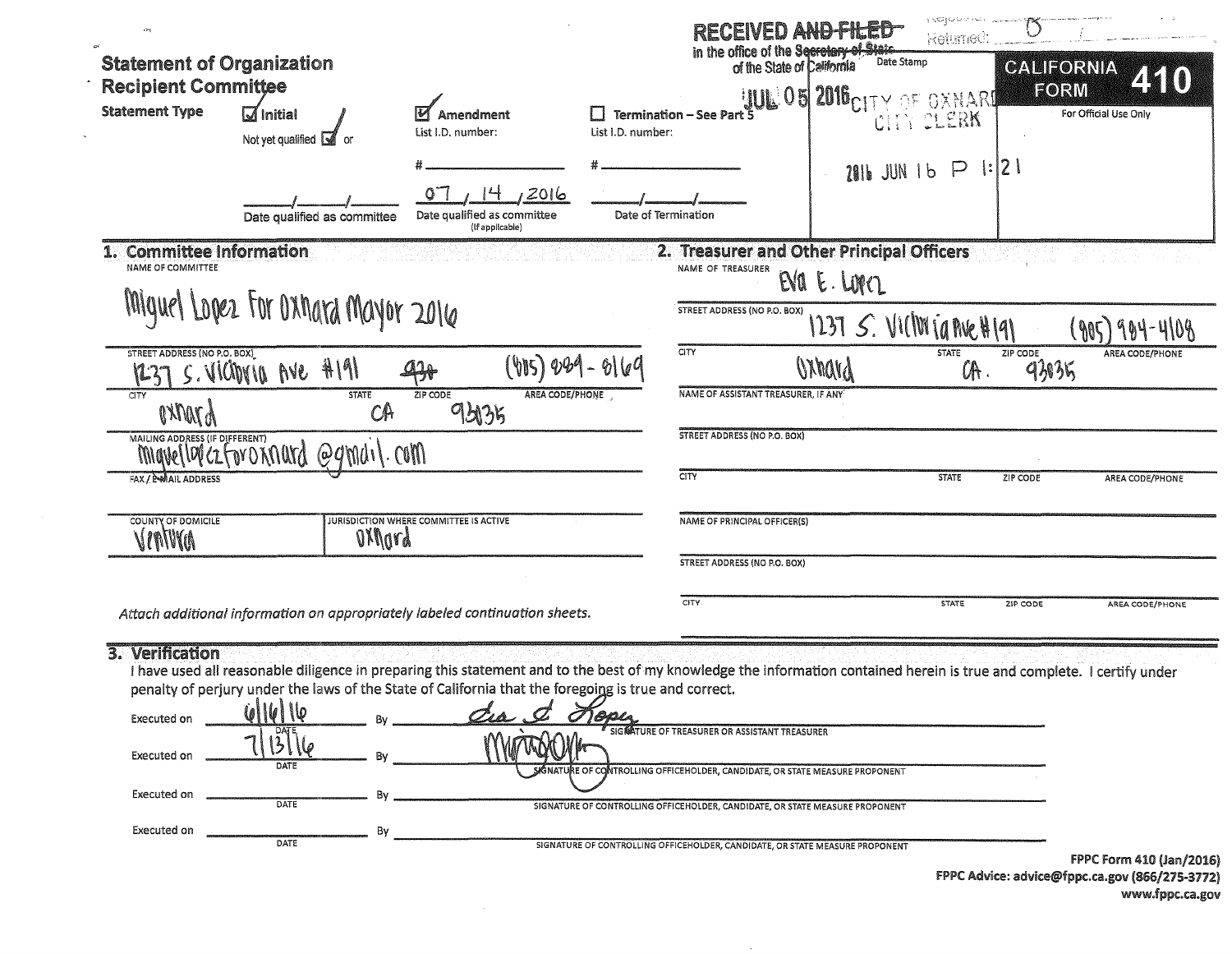## Statement of Organization Recipient Committee

INSTRUCTIONS ON REVERSE

CALIFORNIA AT 1 FORM Page 2

COMMITTEE NAME MILL LODER FOT ONTORY MAYOR 2016

• All committees must list the financial institution where the campaign bank account is located.

| NAME OF FINANCIAL INSTITUTION | AREA CODE/PHONE              | <b>BANK ACCOUNT NUMBER</b>                               |
|-------------------------------|------------------------------|----------------------------------------------------------|
| n/P<br>Kaboban.               | 190                          | $\mathbb{A}$ $\Lambda$<br>IV                             |
| ADDRESS<br>``M <i>llo</i> n   | CITY<br><b><i>OXhard</i></b> | <b>STATE</b><br>ZIP CODE<br>93030<br>$-1$<br>$\check{ }$ |

4. Type of Committee Complete the applicable sections.

Controlled Committee

- "' list the name of each controlling officeholder, candidate, or state measure proponent. If candidate or officeholder controlled, also list the elective office sought or held, and district number, if any, and the year of the election.
- "' list the political party with which each officeholder or candidate is affiliated or check "nonpartisan."
- "' if this committee acts jointly with another controlled committee, list the name and identification number of the other controlled committee.

| NAME OF CANDIDATE/OFFICEHOLDER/STATE MEASURE PROPONENT | ELECTIVE OFFICE SOUGHT OR HELD<br>(INCLUDE DISTRICT NUMBER IF APPLICABLE) | YEAR OF ELECTION | PARTY                    |
|--------------------------------------------------------|---------------------------------------------------------------------------|------------------|--------------------------|
| MYNM<br>ฟโ                                             | MAVOY                                                                     | 2016             | $\mathbb{M}$ Nonpartisan |
|                                                        |                                                                           |                  | $\Box$ Nonpartisan       |

Primarily Formed Committee **Primarily formed to support or oppose specific candidates or measures in a single election. List below:** 

|                                                                           |                                                               | <b>SUPPORT</b> | OPPOSE |
|---------------------------------------------------------------------------|---------------------------------------------------------------|----------------|--------|
|                                                                           |                                                               |                |        |
|                                                                           |                                                               | SUPPORT        | OPPOSE |
| CANDIDATE(S) NAME OR MEASURE(S) FULL TITLE (INCLUDE BALLOT NO. OR LETTER) | (INCLUDE DISTRICT NO., CITY OR COUNTY, AS APPLICABLE)         | CHECK ONE      |        |
|                                                                           | CANDIDATE(S) OFFICE SOUGHT OR HELD OR MEASURE(S) JURISDICTION |                |        |

FPPC form 410 (Jan/2016) f PPC Advice: advice@fppc.ca.gov (866/275-3172) www.fppc.ca.gov